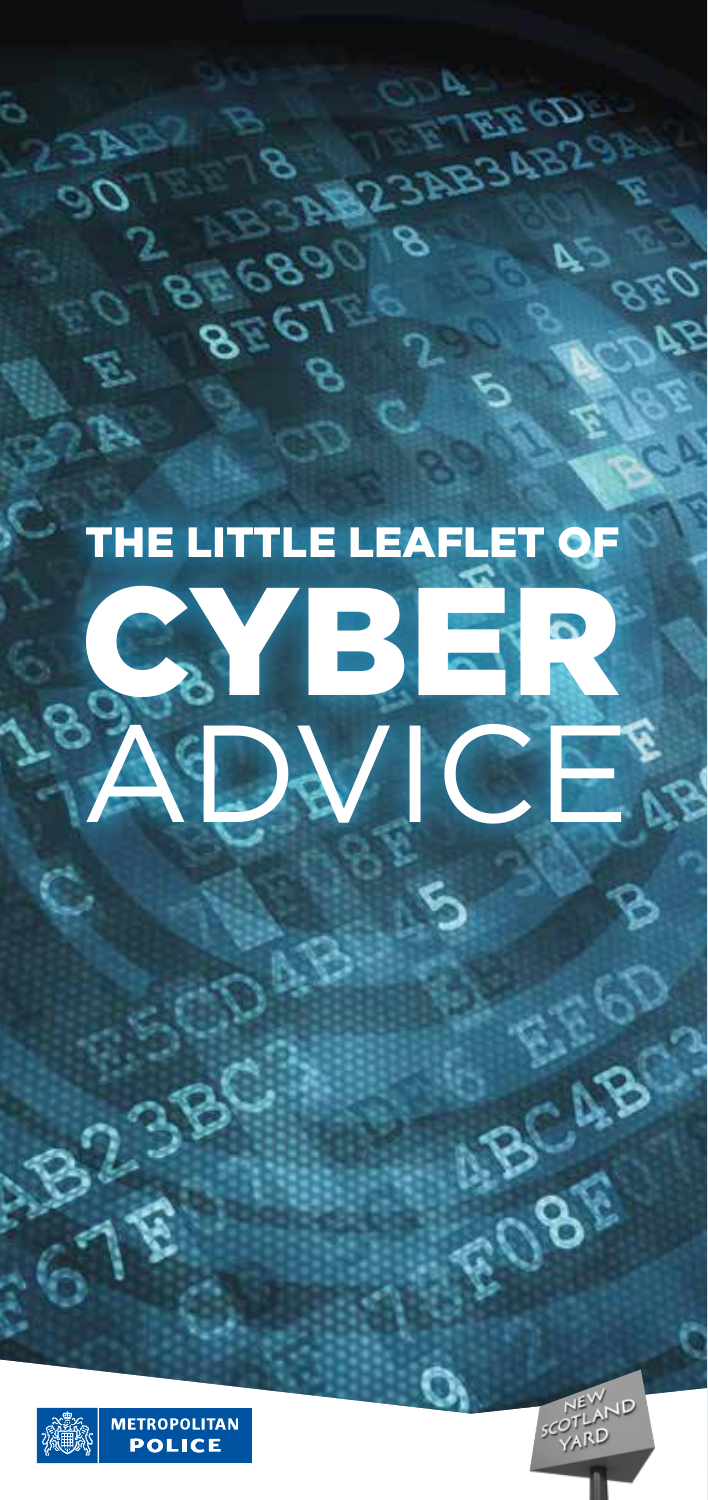## **TIP 1**  HAVE STRONG PASSWORDS

#### **Your password is the key to your online life. Make sure it's strong.**

Simple passwords can easily be guessed by criminals. Don't use words personal to you (sports teams, pets, family names etc.) and never share them with anyone! Always have a different password for your email.



To create a strong password simply join three random words together. You could add uppercase letters, numbers and symbols to make it more secure. You can also store passwords in your browser, or use a password manager.

## **TIP 2**  USE ANTIVIRUS

#### **Antivirus is your first line of defence. Make sure you use it, and it's kept up to date.**

Viruses and malicious software (malware) can infect any device (computers, phones, etc.). Once malware is there, it can lock you out, steal your information or even watch you in your home! Antivirus protects against malware.

#### **n** Most systems have

antivirus built in, so make sure you're using it. Also, consider installing extra antivirus on all of your devices (this can be free). These check everything coming into your device and will alert you if anything tries to infect your system.



## **TIP 3**  ALWAYS UPDATE SOFTWARE

#### **Vulnerabilities are like holes in your device's systems. Updates and patches fill the holes in.**

Software is never perfect. Often it has vulnerabilities or holes that criminals can use to access your systems. When a vulnerability is found. the software developer creates and releases an update or patch to fix the problem.



Always update or patch your software as soon as you're prompted to ensure that it remains safe and secure. Set your phones and tablets to automatically update.

#### **TIP 4**

## ALWAYS BACK UP DATA

#### **Make copies of things that are important to you. Keep these copies safe.**

Your files, contacts and photos may be some of the most important things on your computer. If your computer were to break, or become infected, having a safe backup means you don't lose them.

## Regularly copy your

important information to external storage like external hard drives, USBs or clouds storage. Keep these separate from the originals. You should also set your phones and tablets to automatically back up your data.



## **TIP 5**  TURN ON TWO-FACTOR AUTHENTICATION (2FA)

#### **Two-factor authentication (2FA) proves you are who you claim to be online.**

Passwords can be stolen by cyber criminals. However, accounts that have been set up to use 2FA will require you to input an extra 'factor'. This will be something only you can access like a code sent to you by text, or generated by an app on your device. So even if a criminal knows your password, they won't be able to access your accounts.

#### Where available turn on 2FA on any accounts that contain important or personal information. Go to www.turnon2fa.com for instructions on how to set up 2FA across popular online services.



## **TIP 6**

## DON'T USE FREE WI-FI FOR EVERYTHING

#### **Public or free Wi-Fi isn't secure. Someone could be monitoring everything you do.**

If a Wi-Fi network is free or available to the public, then anyone can be on it and watch the traffic sent between your device and the internet. This means they could steal passwords, emails or even banking details. Also, be careful using apps that automatically login without you having to enter your password.

Never use free Wi-Fi for anything you don't want a stranger to see, and consider keeping Wi-Fi turned off unless you need it.